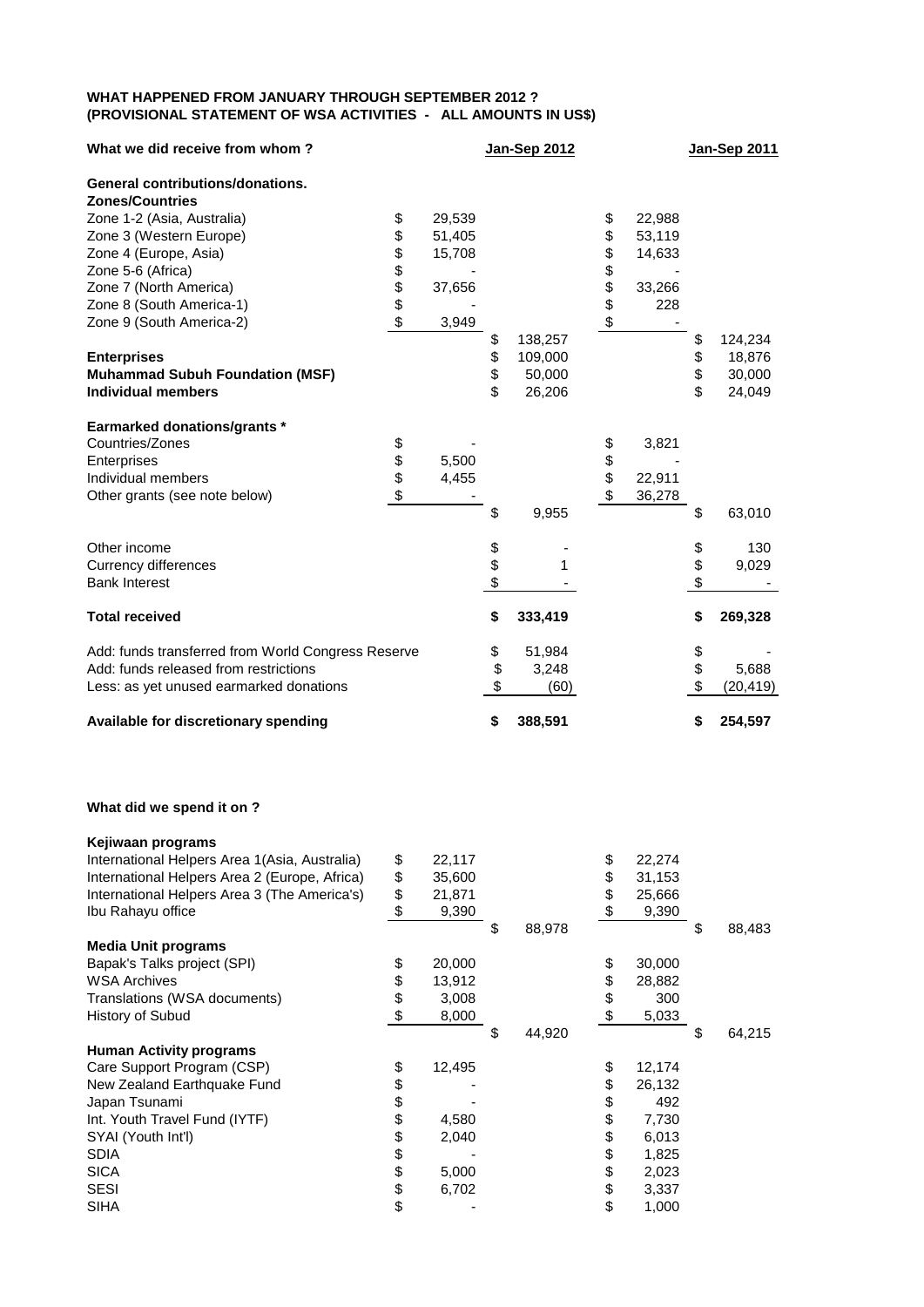| Grants to Zones<br>PR / Websites / Communications<br><b>External Relations</b><br><b>WSHPP</b><br>YES Quest (donation received and paid) | \$<br>\$<br>\$<br>\$<br>\$ | 6,573<br>1,066 |               |           | \$<br>\$<br>\$<br>\$ | 3,167<br>5,197<br>2,637<br>7,000 |    |            |
|------------------------------------------------------------------------------------------------------------------------------------------|----------------------------|----------------|---------------|-----------|----------------------|----------------------------------|----|------------|
|                                                                                                                                          |                            |                | \$            | 38,456    |                      |                                  | \$ | 78,727     |
| <b>Total program expenses</b>                                                                                                            |                            |                | \$            | 172,354   |                      |                                  | \$ | 231,425    |
| <b>Supporting services</b>                                                                                                               |                            |                |               |           |                      |                                  |    |            |
| WSC meeting/Gatherings                                                                                                                   |                            |                | \$            | 47,165    |                      |                                  | \$ | 19,101     |
| <b>WSA Chair Remuneration</b>                                                                                                            | \$                         |                |               |           | \$                   | 3,250                            |    |            |
| <b>WSA Chair/Deputy Chair Expenses</b>                                                                                                   | \$                         | 7,870          |               |           | \$                   | 5,991                            |    |            |
| Zone 1-2 (Asia, Australia)<br>Zone 3 (Western Europe)                                                                                    | \$                         | 1,404          |               |           | <b>8888888</b>       | 1,416                            |    |            |
| Zone 4 (Europe-Asia)                                                                                                                     |                            | 1,652          |               |           |                      | 2,118                            |    |            |
| Zone 5-6 (Africa)                                                                                                                        | \$\$\$\$                   | 3,617          |               |           |                      | 3,262                            |    |            |
| Zone 7 (North America)                                                                                                                   |                            |                |               |           |                      | 2,392                            |    |            |
| Zone 8 (South America-1)                                                                                                                 |                            |                |               |           |                      | 1,307                            |    |            |
| Zone 9 (South America-2)                                                                                                                 |                            | 2,571          |               |           |                      | 5,294                            |    |            |
| WSC BoD conference calls                                                                                                                 | $\ddot{\$}$                | 561            |               |           |                      |                                  |    |            |
|                                                                                                                                          |                            |                | \$            | 17,675    |                      |                                  | \$ | 25,030     |
| <b>WSA Executive:</b>                                                                                                                    |                            |                |               |           |                      |                                  |    |            |
| Remunerations                                                                                                                            | \$                         | 36,405         |               |           | \$                   | 45,360                           |    |            |
| Travel, accomodation                                                                                                                     | \$                         | 8,322          |               |           | \$                   | 12,098                           |    |            |
| Office and admin expenses                                                                                                                | \$                         | 5,200          |               |           |                      | 7,308                            |    |            |
| Bank charges                                                                                                                             |                            | 2,047          |               |           | \$\$                 | 3,499                            |    |            |
| Legal fees                                                                                                                               | \$                         | 525            |               |           |                      | 5,433                            |    |            |
| Various                                                                                                                                  | \$                         | 1,000          |               |           | \$                   | 358                              |    |            |
|                                                                                                                                          |                            |                | \$            | 53,499    |                      |                                  | \$ | 74,056     |
| Pensions                                                                                                                                 |                            |                | \$            | 12,732    |                      |                                  | \$ | 12,360     |
| <b>Total supporting services</b>                                                                                                         |                            |                | \$            | 131,071   |                      |                                  | \$ | 130,547    |
| <b>World Congress preparation</b>                                                                                                        |                            |                | \$            | 51,984    |                      |                                  | \$ | 2,500      |
| <b>Total expenses</b>                                                                                                                    |                            |                | \$            | 355,409   |                      |                                  | \$ | 364,472    |
| Surplus / (Shortfall)                                                                                                                    |                            |                | \$            | 33,182    |                      |                                  | S  | (109, 875) |
| Transfer from available unrestricted funds                                                                                               |                            |                | $\frac{1}{2}$ | (33, 182) |                      |                                  | \$ | 109,875    |

| Key:         |                                          |
|--------------|------------------------------------------|
| <b>SYAI</b>  | <b>Subud Youth Activities</b>            |
| <b>SDIA</b>  | Susila Dharma International Association  |
| <b>SICA</b>  | Subud International Cultural Association |
| <b>SESI</b>  | Subud Enterprise Services International  |
| <b>SIHA</b>  | Subud International Health Association   |
| SPI          | Subud Publications International         |
| <b>WSHPP</b> | Wisma Subud Heritage Protection Project  |
| IYTF         | International Youth Travel Fund          |

## **SO WHERE DID THAT LEAVE US AT SEPTEMBER 30, 2012 IN COMPARISON TO THE END OF THE PREVIOUS YEAR ? (BALANCE SHEET)**

|                                               |     | 30-Sep-2012 | 31-Dec-2011 |         |  |
|-----------------------------------------------|-----|-------------|-------------|---------|--|
| What is/was available ?                       |     |             |             |         |  |
| Cash in the bank                              | S.  | 458.292     |             | 498.776 |  |
| Less Cash held for Zone 7                     | S   | (4.906)     |             |         |  |
| Less donation paid in advance by SESI         | \$. | (5.500)     | S           |         |  |
| Payments made in advance for the next quarter | £.  | 7.374       | \$          |         |  |